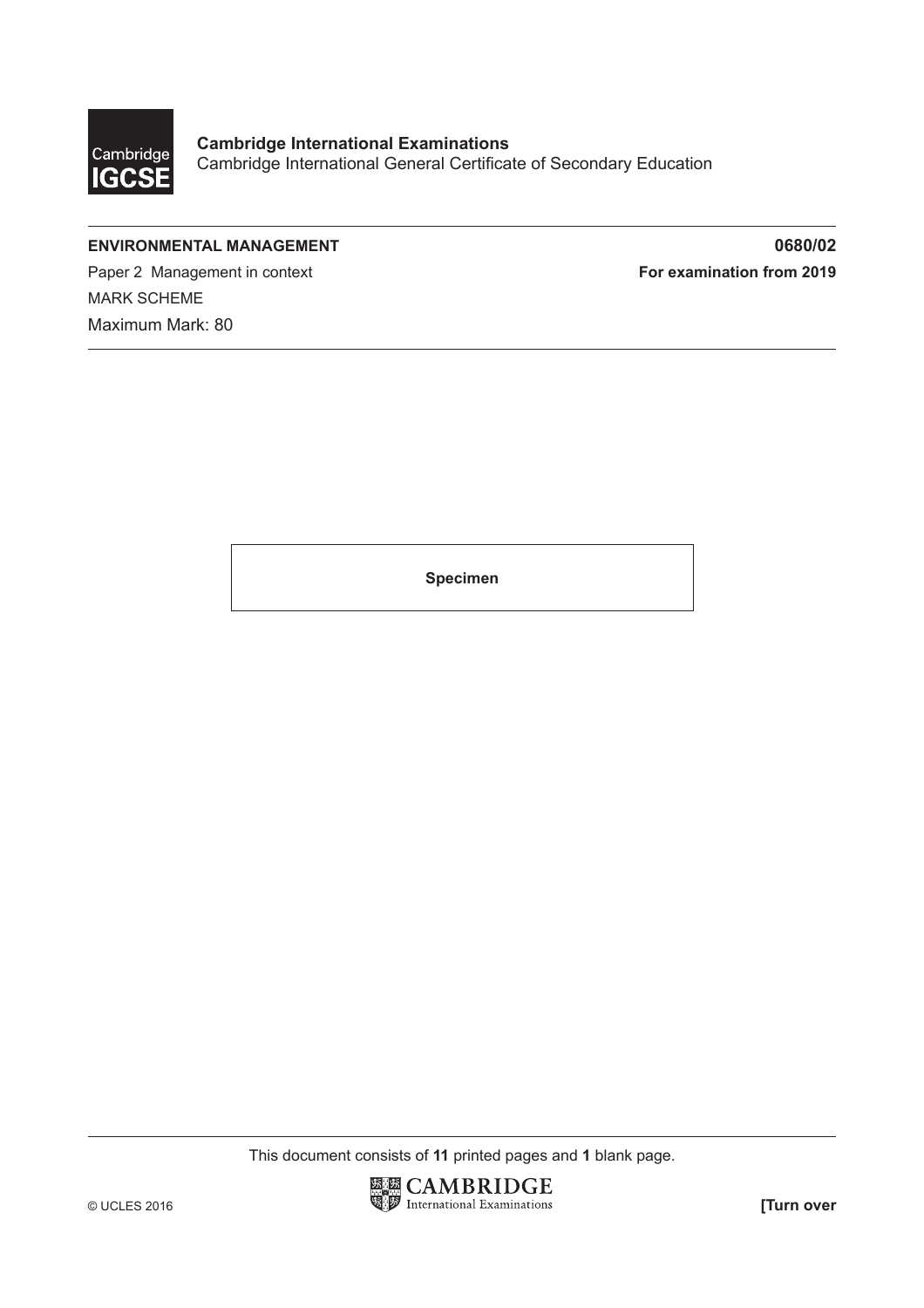Page 2 of 12 © UCLES 2016 **Generic Marking Principles** These general marking principles must be applied by all examiners when marking candidate answers. They should be applied alongside the specific content of the mark scheme or generic level descriptors for a question. Each question paper and mark scheme will also comply with these marking principles. GENERIC MARKING PRINCIPLE 1: Marks must be awarded in line with: • the specific content of the mark scheme or the generic level descriptors for the question • the specific skills defined in the mark scheme or in the generic level descriptors for the question • the standard of response required by a candidate as exemplified by the standardisation scripts. GENERIC MARKING PRINCIPLE 2: Marks awarded are always **whole marks** (not half marks, or other fractions). GENERIC MARKING PRINCIPLE 3: Marks must be awarded **positively**: • marks are awarded for correct/valid answers, as defined in the mark scheme. However, credit is given for valid answers which go beyond the scope of the syllabus and mark scheme, referring to your Team Leader as appropriate • marks are awarded when candidates clearly demonstrate what they know and can do • marks are not deducted for errors• marks are not deducted for omissions• answers should only be judged on the quality of spelling, punctuation and grammar when these features are specifically assessed by the question as indicated by the mark scheme. The meaning, however, should be unambiguous. GENERIC MARKING PRINCIPLE 4:Rules must be applied consistently e.g. in situations where candidates have not followed instructions or in the application of generic level descriptors. GENERIC MARKING PRINCIPLE 5:Marks should be awarded using the full range of marks defined in the mark scheme for the question (however; the use of the full mark range may be limited according to the quality of the candidate responses seen).

 from 2019 For Examination<br>from 2019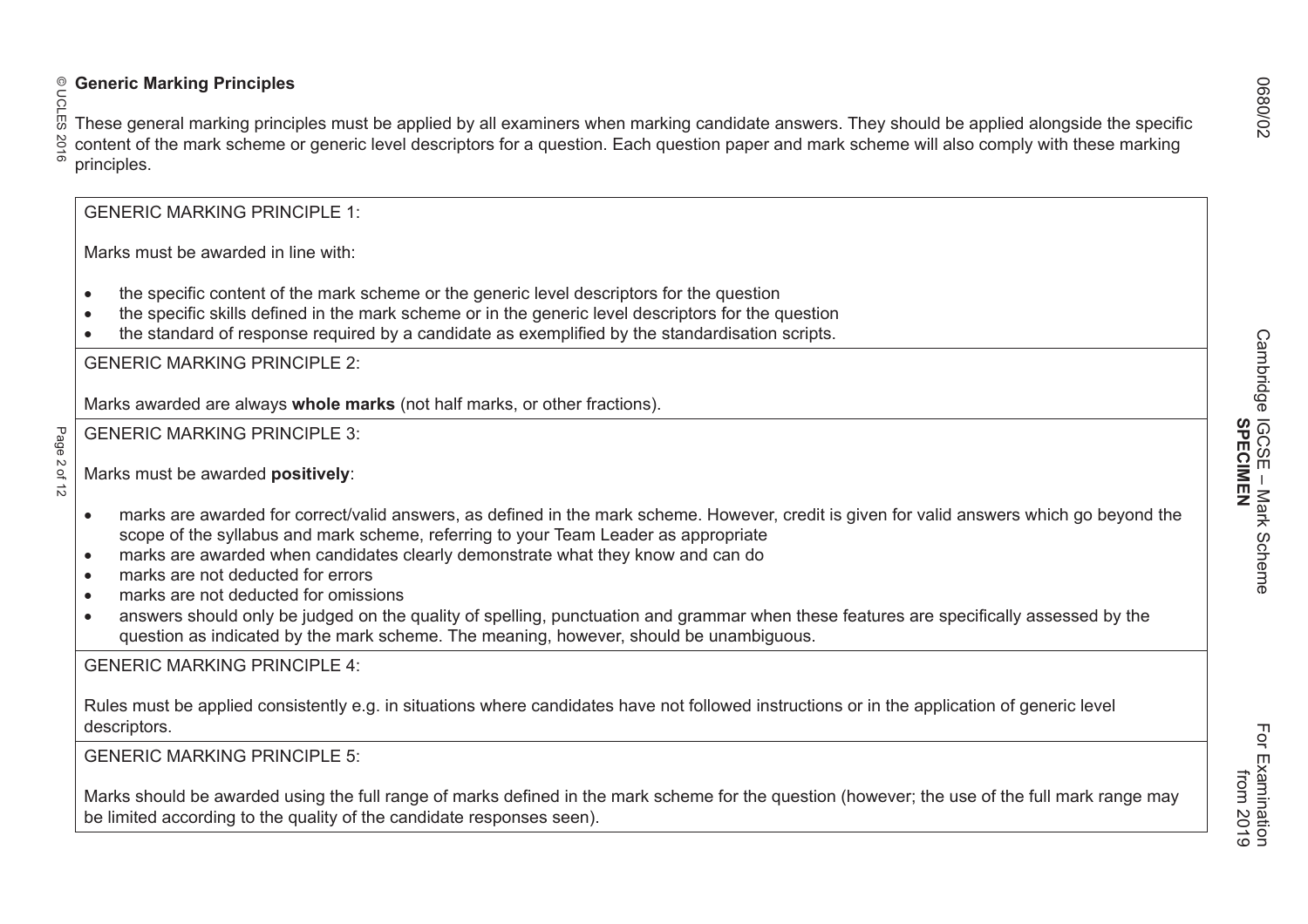© UCLES 2016 Page 3 of 12 © UCLES 2016

GENERIC MARKING PRINCIPLE 6:

Marks awarded are based solely on the requirements as defined in the mark scheme. Marks should not be awarded with grade thresholds or grade descriptors in mind.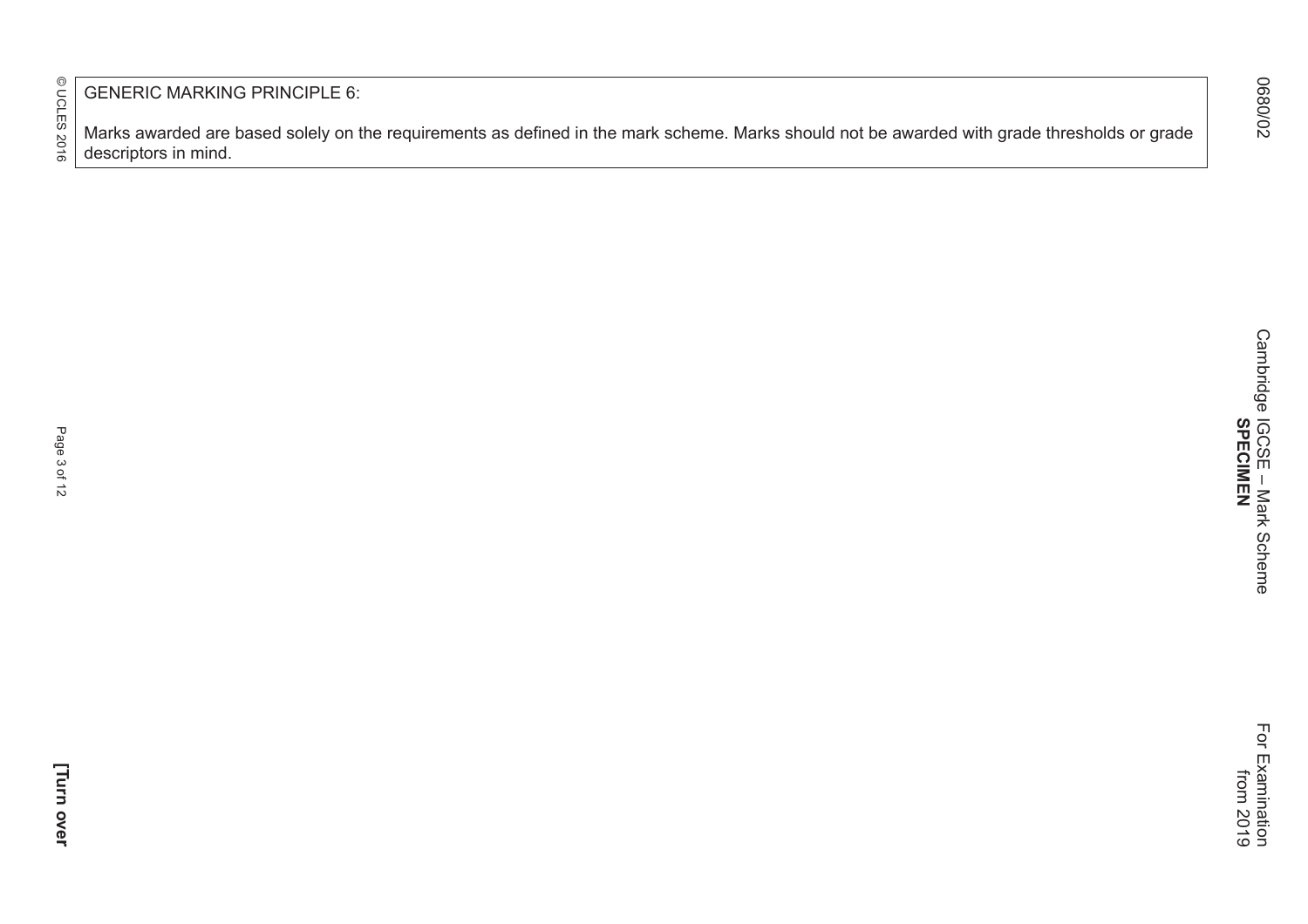|      |                 | separates alternative responses to the question                                                                                      |              |
|------|-----------------|--------------------------------------------------------------------------------------------------------------------------------------|--------------|
|      |                 | separates alternative wording within the same response                                                                               |              |
|      | <b>OR</b>       | separates possible variants in a response which are mutually exclusive (award marks for one OR the other, not parts of each)         |              |
|      | <b>AVP</b>      | any valid point                                                                                                                      |              |
|      | owtte           | or words to that effect                                                                                                              |              |
|      | underlined      | underlined words must be included to gain credit for a response                                                                      |              |
|      |                 |                                                                                                                                      |              |
|      | <b>Question</b> | <b>Answer</b>                                                                                                                        | <b>Marks</b> |
|      | 1(a)(i)         | $19.7\frac{6}{6}$ ;                                                                                                                  |              |
| Page | 1(a)(ii)        | Queensland more revenue/state taxes/money for infrastructure/jobs/domestic power/AVP e.g. more influence with central<br>government; |              |
| 4 of |                 | Australia export/revenues/increase GDP/reduce govt. borrowing/AVP e.g. less dependent on other suppliers;                            |              |
| 5    |                 |                                                                                                                                      |              |

| <b>Question</b> | <b>Answer</b>                                                                                                                                                                                                                                     | <b>Marks</b> |
|-----------------|---------------------------------------------------------------------------------------------------------------------------------------------------------------------------------------------------------------------------------------------------|--------------|
| 1(a)(i)         | $19.7\frac{6}{6}$ ;                                                                                                                                                                                                                               |              |
| 1(a)(ii)        | Queensland more revenue/state taxes/money for infrastructure/jobs/domestic power/AVP e.g. more influence with central<br>government;<br>Australia export/revenues/increase GDP/reduce govt. borrowing/AVP e.g. less dependent on other suppliers; | ി            |
| 1(b)(i)         | July;                                                                                                                                                                                                                                             |              |
| 1(b)(ii)        | July and August;                                                                                                                                                                                                                                  |              |
| 1(b)(iii)       | C;                                                                                                                                                                                                                                                |              |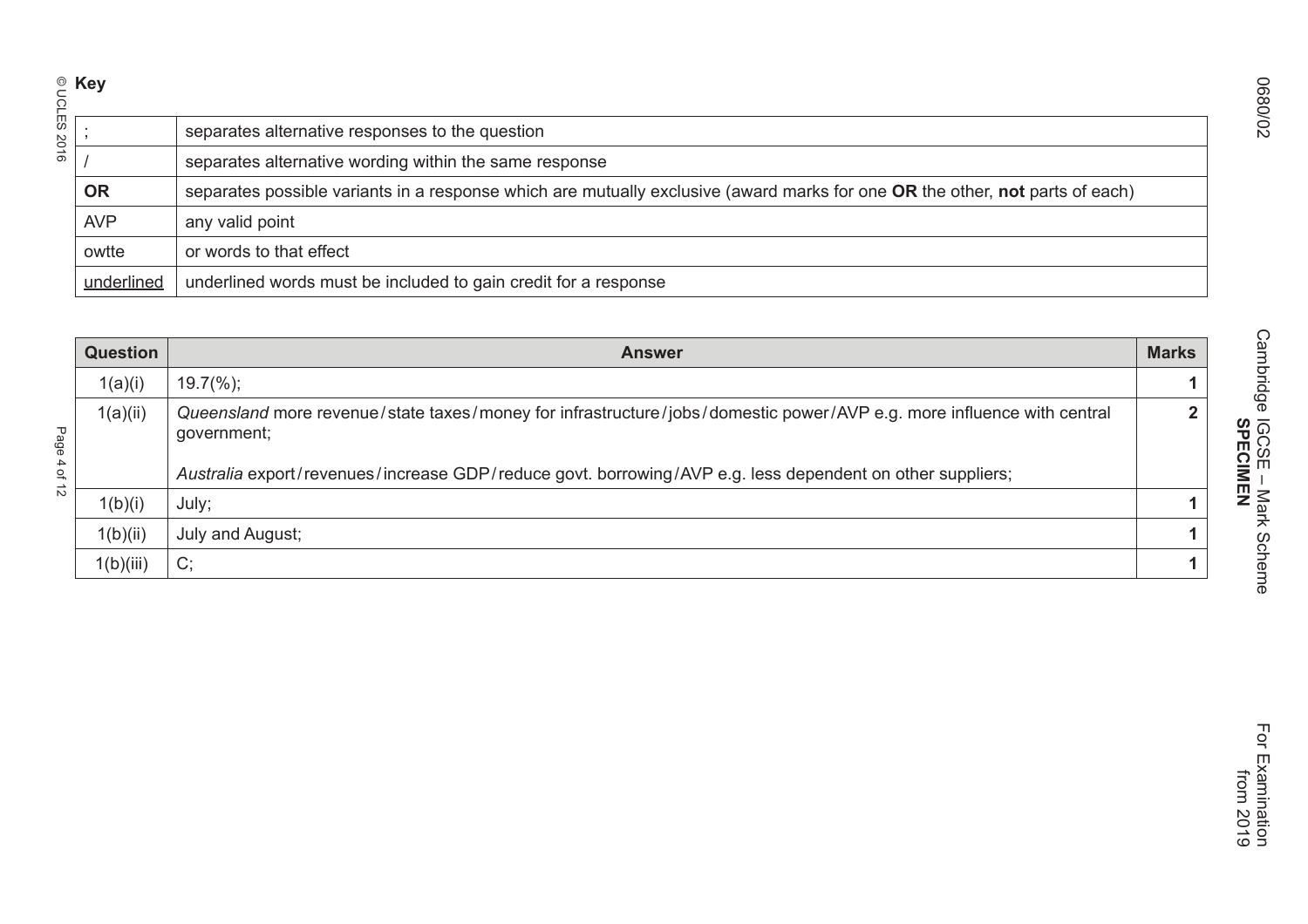|              | <b>Question</b> | <b>Answer</b>                                                                                                                                                                                                                                                                | <b>Marks</b> |
|--------------|-----------------|------------------------------------------------------------------------------------------------------------------------------------------------------------------------------------------------------------------------------------------------------------------------------|--------------|
| © UCLES 2016 | 1(b)(iv)        | max two from:                                                                                                                                                                                                                                                                | 3            |
|              |                 | Extraction<br>mines flooded so no extraction;<br>no power to run machinery;<br>risks to miners/accidents;<br>evacuation of miners;<br>AVP;<br>max two from:<br>Exporting<br>road/rail links damaged;<br>port not operating;                                                  |              |
| Page 5 of 12 | 1(b)(v)         | AVP e.g. no revenue/taxes;<br>any three from:<br>cholera is a bacterium;<br>carried by humans;<br>(water is) contaminated with human faeces/owtte;<br>spread by drinking contaminated water;<br>AVP;                                                                         | 3            |
|              | 1(b)(vi)        | nowhere to evacuate people to/<br>people live in remote or inaccessible areas/<br>people wanted to stay and protect homes;                                                                                                                                                   | 1            |
| [            | 1(c)            | any four from:<br>El Niño warmer sea surface temperatures in mid-Pacific;<br>warm air rises near Peru;<br>so rainfall in Peruvian desert;<br>warm sea water is nutrient poor/prevents cold nutrient rich water reaching coast;<br>so less fish are caught/fisheries decline; | 4            |

O680/02 Cambridge IGCSE – Mark Scheme For Examination Cambridge IGCSE - Mark Scheme<br>SPECIMEN **SPECIMEN**

**[Turn ove r**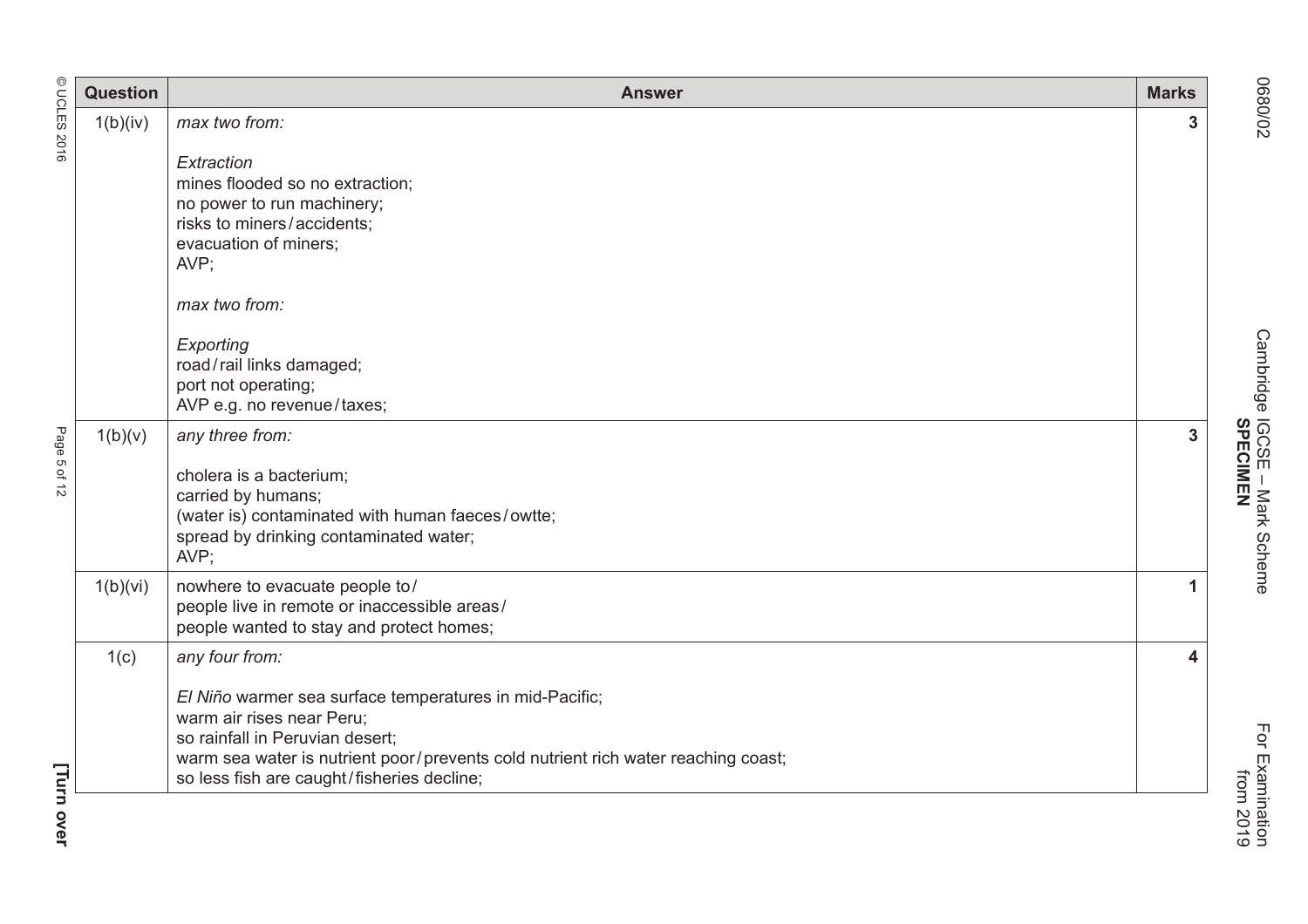|              | <b>Question</b> | <b>Answer</b>                                                                                                                                                                                         | <b>Marks</b>   |
|--------------|-----------------|-------------------------------------------------------------------------------------------------------------------------------------------------------------------------------------------------------|----------------|
| © UCLES 2016 | 1(d)(i)         | any two from:                                                                                                                                                                                         | $\mathbf{2}$   |
|              |                 | only some people sampled;<br>different groups of people;<br>selected at random or systematically;<br>from lists such as a phonebook or at specific locations for a fixed time;<br>other valid method; |                |
|              | 1(d)(ii)        | add up all the responses in each category and express as a percentage/owtte;                                                                                                                          | 1              |
|              | 1(d)(iii)       | any two from:                                                                                                                                                                                         | $\overline{2}$ |
|              |                 | reasons such as large amount of unexploited environment left;<br>need for employment greater than concern for some species/owtte;<br>not many people live here;<br>not aware of impacts;              |                |
| Page 6 of 12 | 1(e)(i)         | any one from:<br>biofuel e.g. bioethanol/biogas/wood;<br>geothermal power;<br>hydro-electric power;<br>tidal;<br>wave;<br>solar;<br>wind;                                                             | $\mathbf{1}$   |
|              | 1(e)(ii)        | any three from:                                                                                                                                                                                       | 3              |
|              |                 | larger area of land cleared of natural vegetation;<br>so more habitat lost;<br>more dust/noise/visual pollution;<br>more polluted surface drainage;                                                   |                |

O680/02 Cambridge IGCSE – Mark Scheme For Examination Cambridge IGCSE - Mark Scheme<br>SPECIMEN **SPECIMEN**

70/0890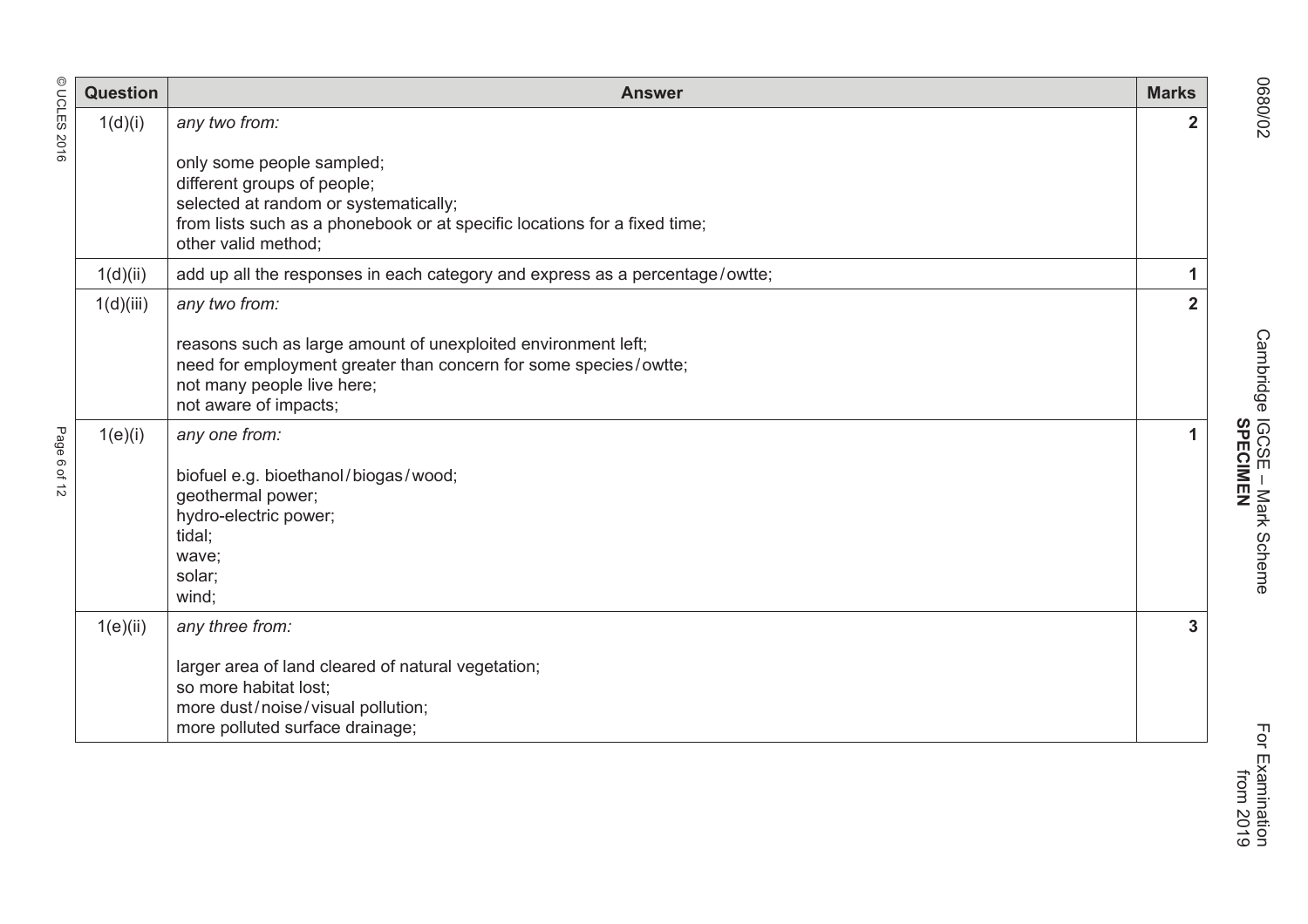|              | <b>Question</b> | <b>Answer</b>                                                                                                                                                                                                       | <b>Marks</b>   |
|--------------|-----------------|---------------------------------------------------------------------------------------------------------------------------------------------------------------------------------------------------------------------|----------------|
| © UCLES 2016 | 1(e)(iii)       | any three from:<br>climate change/the enhanced greenhouse effect/global warming;<br>melting of ice sheets/glaciers/permafrost;<br>rise of sea-level;<br>flooding and loss of land;<br>forced migration;<br>AVP;     | 3              |
|              | 1(e)(iv)        | any three from:<br>making waste piles safe from collapse by re-profiling;<br>creating soil;<br>planting with herbs to absorb toxic substances;<br>tree planting;<br>use as landfill;<br>use as a lake or reservoir; | 3              |
| Page 7 of 12 | 1(f)(i)         | A D C B (E);<br>allow 1 if two are correct, less than two = $0$                                                                                                                                                     | $\overline{2}$ |
|              | 1(f)(ii)        | salts are toxic/land becomes unusable/lower crop yield/possible starvation;                                                                                                                                         | $\mathbf{1}$   |
|              | 1(g)(i)         | y-axis labelled yield/tonnes per hectare;<br>x-axis labelled year and years identified;<br>plots;;<br>$±\frac{1}{2}$ small square                                                                                   | 4              |
|              | 1(g)(ii)        | 8.7;<br>allow values between 8.5-8.8                                                                                                                                                                                | 1              |
|              | 1(g)(iii)       | any two from:                                                                                                                                                                                                       | $\overline{2}$ |
| [Turn over   |                 | to stop wasting fertiliser;<br>to reduce costs;<br>to prevent damage to crop (roots);<br>to get optimum crop yield;                                                                                                 |                |

O680/02 Cambridge IGCSE – Mark Scheme For Examination Cambridge IGCSE - Mark Scheme<br>SPECIMEN **SPECIMEN**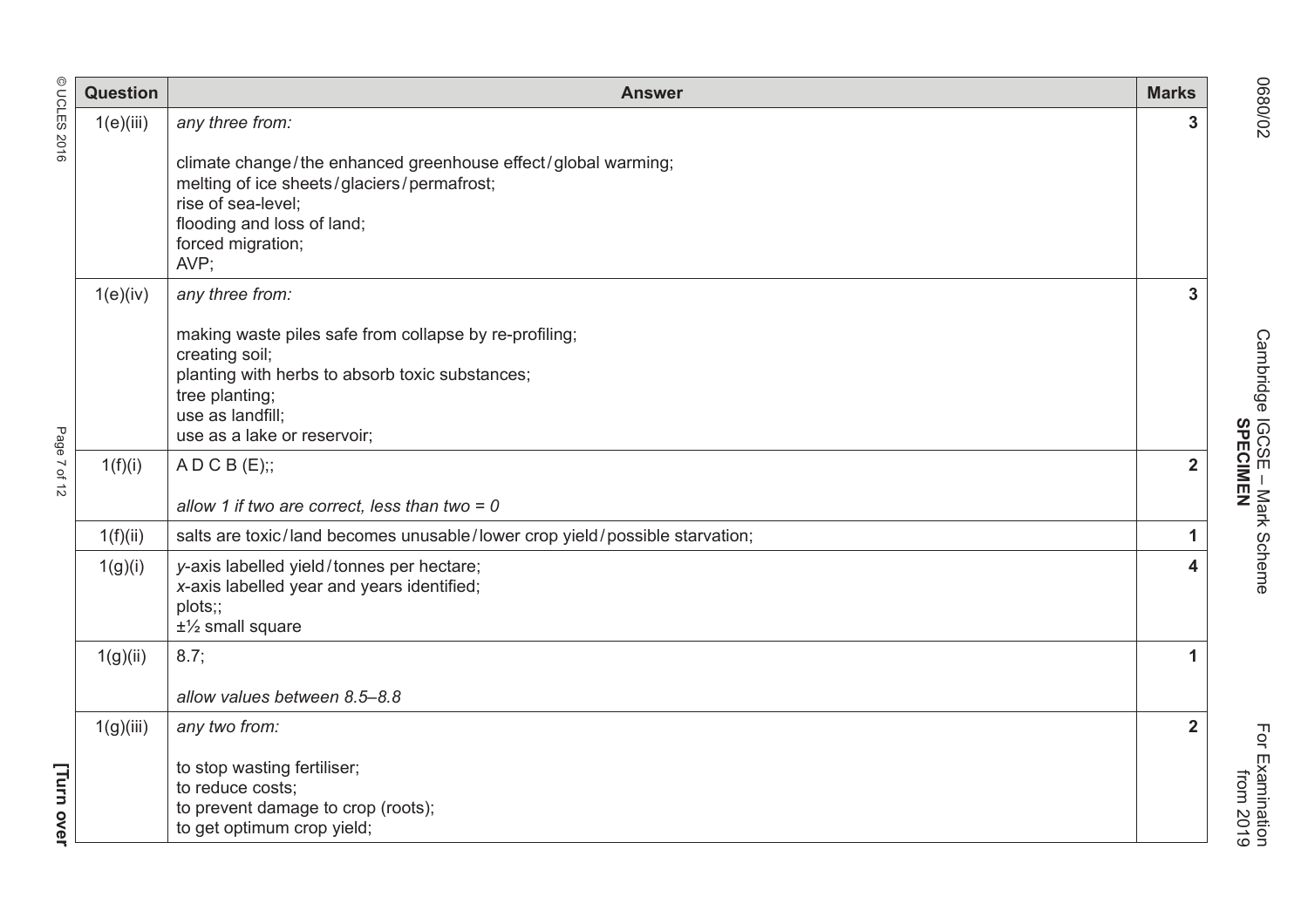| © UCLES 2016 | <b>Question</b> | <b>Answer</b>                                                                                                                                                                                                                                  | <b>Marks</b> |
|--------------|-----------------|------------------------------------------------------------------------------------------------------------------------------------------------------------------------------------------------------------------------------------------------|--------------|
|              | 1(g)(iv)        | any four from:                                                                                                                                                                                                                                 | 4            |
|              |                 | reference to eutrophication;<br>algal bloom;<br>block light to other plants;<br>algae die;<br>plants die;<br>bacteria/microbes feed on dead organic matter;<br>bacteria increase in numbers;<br>use up oxygen;<br>by respiration;<br>fish die; |              |
|              | <b>Question</b> | <b>Answer</b>                                                                                                                                                                                                                                  | <b>Marks</b> |
|              | 2(a)(i)         | variety of species (in an area);                                                                                                                                                                                                               |              |
| Page 8 of    | 2(a)(ii)        | any four from:                                                                                                                                                                                                                                 | 4            |
| 5            |                 | sample in a repeatable manner;                                                                                                                                                                                                                 |              |

| <b>Question</b> | <b>Answer</b>                                                                                                                                                                                                                            | <b>Marks</b> |
|-----------------|------------------------------------------------------------------------------------------------------------------------------------------------------------------------------------------------------------------------------------------|--------------|
| 2(a)(i)         | variety of species (in an area);                                                                                                                                                                                                         |              |
| 2(a)(ii)        | any four from:                                                                                                                                                                                                                           | 4            |
|                 | sample in a repeatable manner;<br>several samples;<br>record location;<br>record numbers of fish;<br>record species of fish;<br>record length of fish;<br>record mass of fish;<br>record sex of fish/sexual maturity/breeding condition; |              |
| 2(a)(iii)       | any two from:<br>allows fish stocks to recover;<br>repopulates other parts of the reef;<br>maintains biodiversity/prevent extinction;<br>maintains tourism;<br>maintains jobs;<br>maintains revenue from tourism;                        | $\mathbf{2}$ |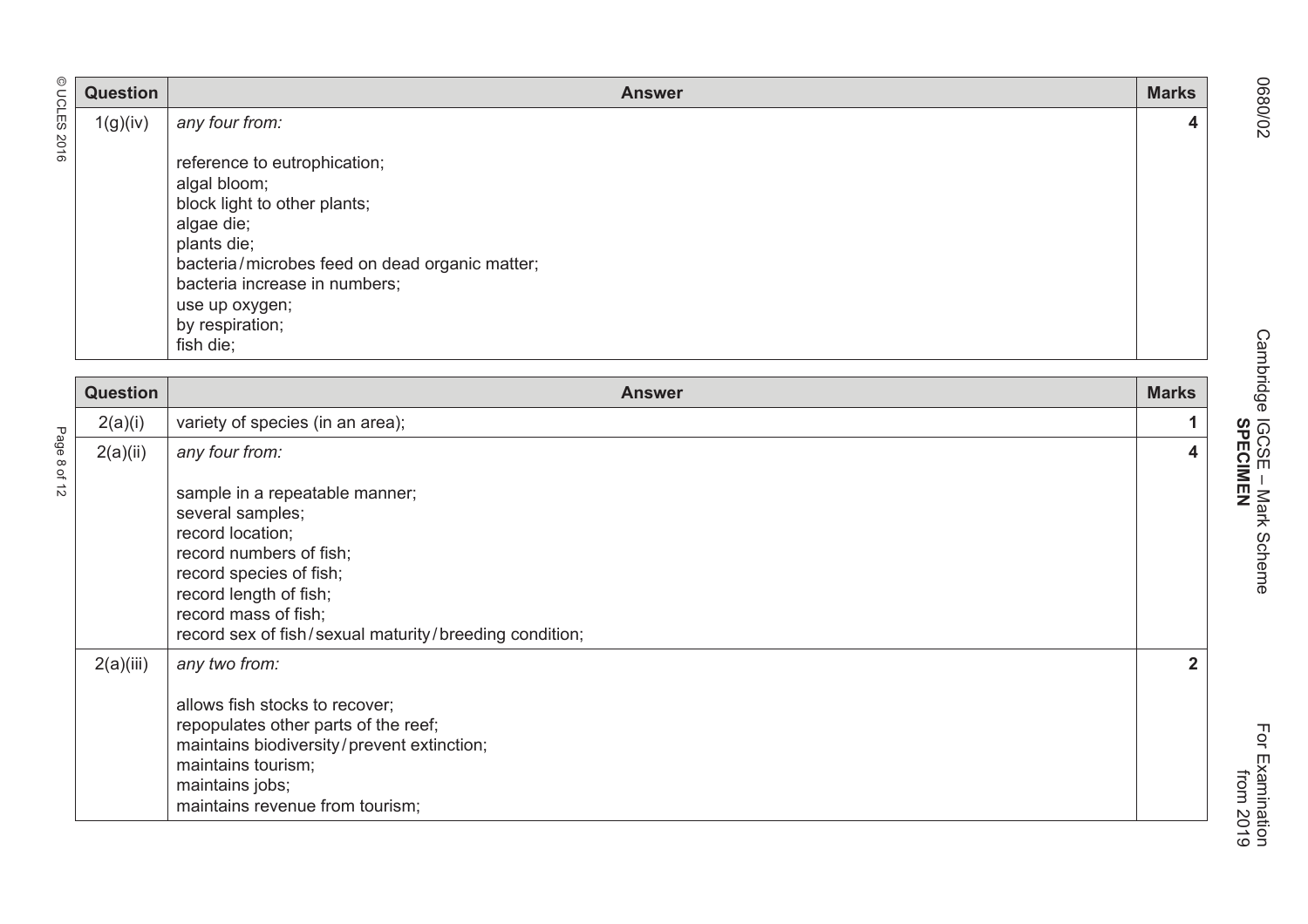|              | <b>Question</b> | <b>Answer</b>                                                                                                                         | <b>Marks</b> |                                                                |
|--------------|-----------------|---------------------------------------------------------------------------------------------------------------------------------------|--------------|----------------------------------------------------------------|
| DCLES        | 2(a)(iv)        | any two restrictions and corresponding explanations from:                                                                             | 4            | 70/0890                                                        |
| 2016         |                 | (restricted) number of fishing days;<br>limits the overall catch/protects fish stocks;                                                |              |                                                                |
|              |                 | introduce a quota/limited number of fishing licences;<br>limits the overall catch/protects fish stocks;                               |              |                                                                |
|              |                 | closed season;<br>allows species to reproduce/protects fish stocks/limits the overall (annual) catch;                                 |              |                                                                |
|              |                 | size of boat;<br>limits the distance travelled by boats/prevents the use of factory ships/limits (daily) catch;                       |              | Cambridge IGCSE - Mark Scheme<br>Cambridge IGCSE - Mark Scheme |
|              |                 | type of fishing gear;<br>only sustainable methods allowed, e.g. pole and line for tuna/only target species harvested/reduces bycatch; |              |                                                                |
| Page 9 of 12 |                 | larger mesh size;<br>allows juvenile fish to escape/protects fish stocks/reduces bycatch;                                             |              |                                                                |
|              |                 | smaller net size;<br>limits the overall catch/protects fish stocks;                                                                   |              |                                                                |
|              |                 | marine protected areas;<br>protects vulnerable ecosystems/limits the overall catch/protects fish stocks;                              |              |                                                                |
|              |                 | AVP;<br>linked explanation;                                                                                                           |              |                                                                |
|              |                 | note: restriction and explanation must be linked                                                                                      |              |                                                                |
|              | 2(b)(i)         | water + carbon dioxide; (glucose) + oxygen;                                                                                           | $\mathbf 2$  |                                                                |
|              | 2(b)(ii)        | to capture light energy;                                                                                                              | 1            | For Examination<br>from 2019                                   |
|              | 2(b)(iii)       | satellites give a complete picture/map of bleaching/data can be used by scientists all around the world;                              |              |                                                                |
| Turn over    |                 |                                                                                                                                       |              |                                                                |

© UCLES 2016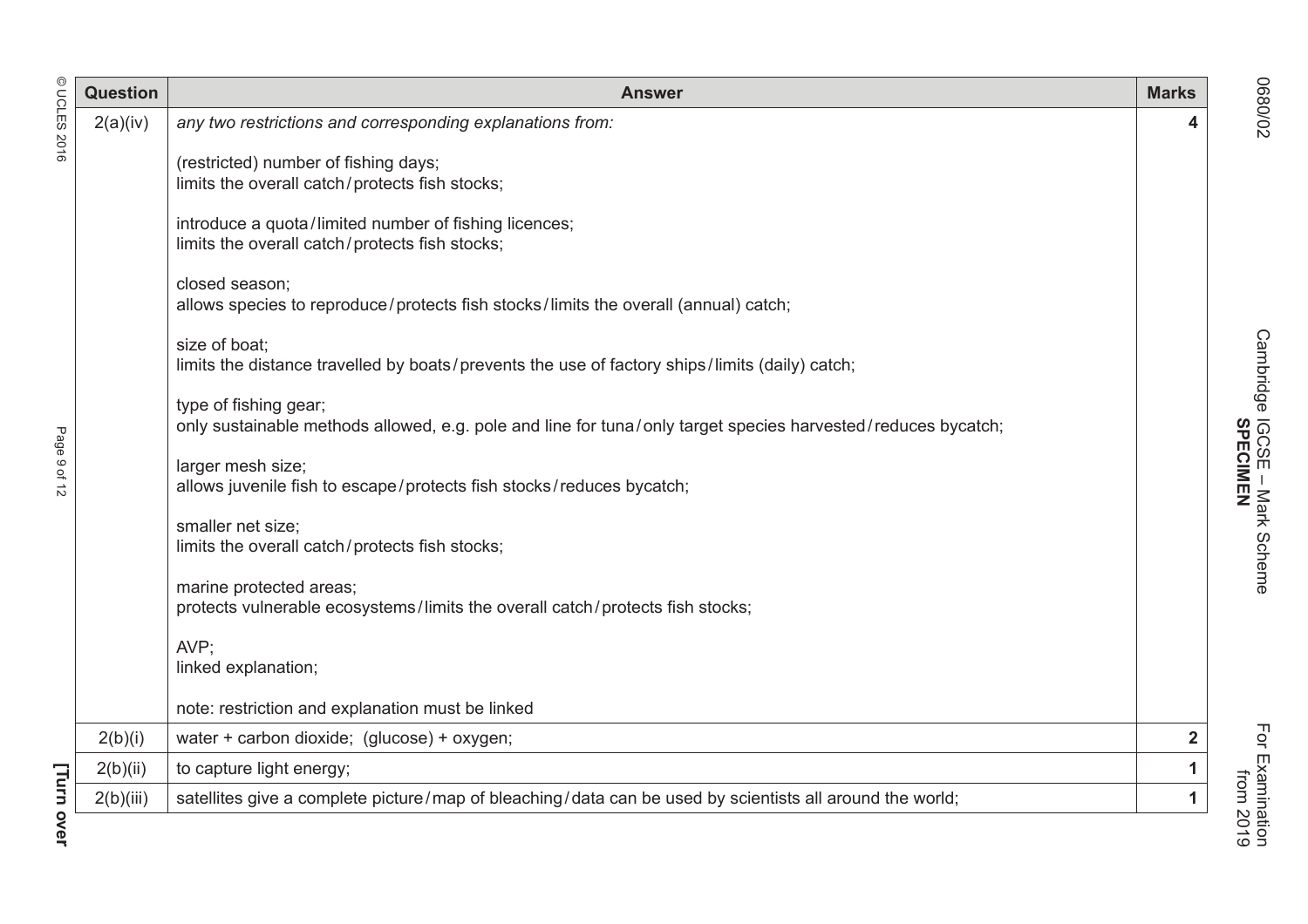| © UCLES                               | <b>Question</b> | <b>Answer</b>                                                                                                                                                                    | <b>Marks</b>   |
|---------------------------------------|-----------------|----------------------------------------------------------------------------------------------------------------------------------------------------------------------------------|----------------|
| 2016                                  | 2(b)(iv)        | they benefit each other/<br>algae are protected (by the coral skeleton)/<br>algae gain nutrients/<br>polyps gain food from photosynthesis of algae;                              |                |
|                                       | 2(c)(i)         | worm population goes down;<br>due to lack of food;                                                                                                                               | $\mathbf{2}$   |
|                                       | 2(c)(ii)        | worm population goes up;<br>shark population goes down;                                                                                                                          | $\overline{2}$ |
|                                       | <b>Question</b> | <b>Answer</b>                                                                                                                                                                    | <b>Marks</b>   |
|                                       | 3(a)            | any three from:                                                                                                                                                                  | $\mathbf{3}$   |
| age<br>B<br>ਰੋ<br>$\vec{\sigma}$<br>5 |                 | cane toad cannot reach the sugar cane leaves;<br>did not eat the larvae in the soil;<br>eats other species;<br>only a few are eaten on the ground/not many found to eat;<br>AVP; |                |

| <b>Question</b> | <b>Answer</b>                                                                                                                                                                    | <b>Marks</b> |
|-----------------|----------------------------------------------------------------------------------------------------------------------------------------------------------------------------------|--------------|
| 3(a)            | any three from:                                                                                                                                                                  | 3            |
|                 | cane toad cannot reach the sugar cane leaves;<br>did not eat the larvae in the soil;<br>eats other species;<br>only a few are eaten on the ground/not many found to eat;<br>AVP; |              |
| 3(b)(i)         | 22 and 90;                                                                                                                                                                       |              |
| 3(b)(ii)        | 18;                                                                                                                                                                              |              |
|                 | allow consequential error from part one                                                                                                                                          |              |
| 3(c)(i)         | table drawn;<br>suitable headings;<br>data organised logically;                                                                                                                  | $\mathbf{3}$ |

 from 2019 For Examination<br>from 2019